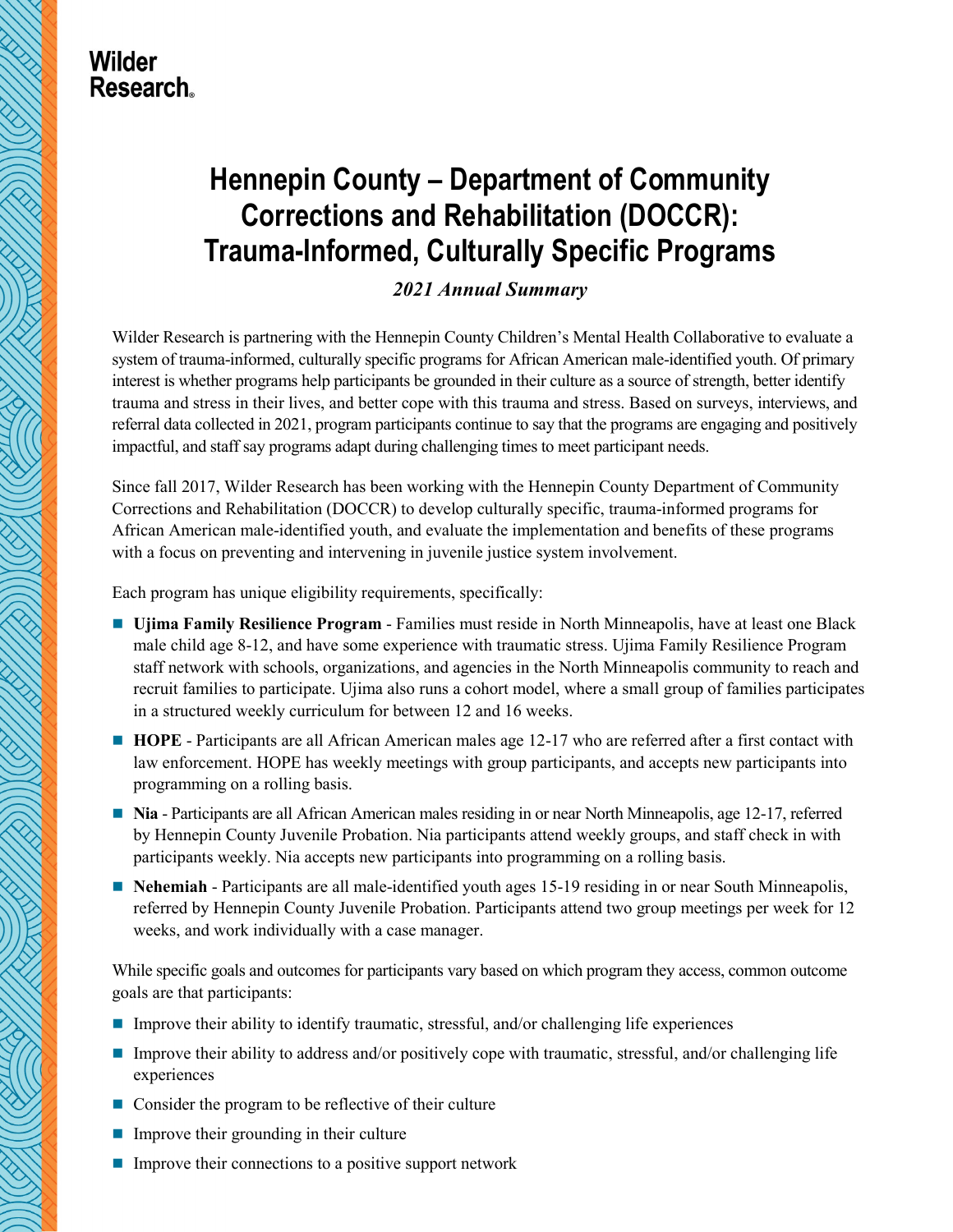## **Evaluation details**

Wilder Research is conducting an implementation process and outcome evaluation to help understand how these programs enhance and/or improve services and outcomes for African American boys in Hennepin County (and their families). Hennepin County began funding these programs to prevent and intervene in juvenile justice system involvement. This is the fourth annual report, which summarizes information collected in 2021. For more information about previous year's findings, find the first annual repor[t here,](https://www.wilder.org/sites/default/files/imports/HCCMHC_Summer2019_Summary_8-19.pdf) the second [here,](https://www.wilder.org/sites/default/files/imports/HCCMHC_2019_Annual_Summary_6-20.pdf) and the thir[d here.](https://www.wilder.org/sites/default/files/imports/HCCMHC_Summary_5-21.pdf)

In 2021, Wilder Research engaged program staff, referral sources, and participants in interviews and surveys as part of the evaluation. Figure 1 outlines who has participated in evaluation activities from January 1 through December 31, 2021. Each year, program staff also report outputs, or the number of youth and families served by programs, services provided, and program completion rates. Evaluators analyze interviews and surveys for themes, and report interview, survey, and output data on an annual basis.

#### **1. EVALUATION PARTICIPANTS IN 2021**

| Informant type      | Number interviewed | <b>Number surveyed</b> |
|---------------------|--------------------|------------------------|
| Program staff       |                    | -                      |
| Program participant |                    |                        |
| Total               | 24                 |                        |

Note: Wilder Research gathered information from a number of informants, including program staff and program participants. Wilder interviewed youth who participated in HOPE, Nehemiah, and Nia, and adults who participated in Ujima (though not the children in their care).

## **Evaluation findings**

Here we present findings from 2021 data collection activities. We report those themes, or common ideas, expressed by three or more interviewees.

#### **Program participants**

Wilder asked program staff to describe the people they serve in their programs. All staff used positive descriptors when talking about their participants and the theme that emerged is that participants are resilient.

Program staff also tracked information about how many people were referred to, participated in, and successfully completed programming. Figure 2 summarizes how many people or families the programs reached in 2021. In total, 9 families and 34 youth participated in one of the four programs. All staff used positive descriptors when talking about their participants, describing participants as resilient.

#### **2. PROGRAM PARTICIPANTS**

| Number of people in 2021 who                                                                                                | Ujima       | <b>HOPE</b>           | Nia      | <b>Nehemiah</b> |
|-----------------------------------------------------------------------------------------------------------------------------|-------------|-----------------------|----------|-----------------|
| Were referred to the program                                                                                                | 17 families | 16 youth              | 12 youth | 22 youth        |
| Received some programming<br>(though may not have completed)                                                                | 9 families  | 18 youth <sup>1</sup> | 10 youth | 16 youth        |
| Received a referral to other service, including<br>mental health, chemical health, health care, or<br>pro-social activities | 9 families  | 3 youth               | 12 youth | $0$ youth       |
| Successfully completed program in 2021                                                                                      | 3 families  | 11 vouth              | 10 youth | 6 youth         |

Note: Some youth may have received services who were referred in calendar year 2020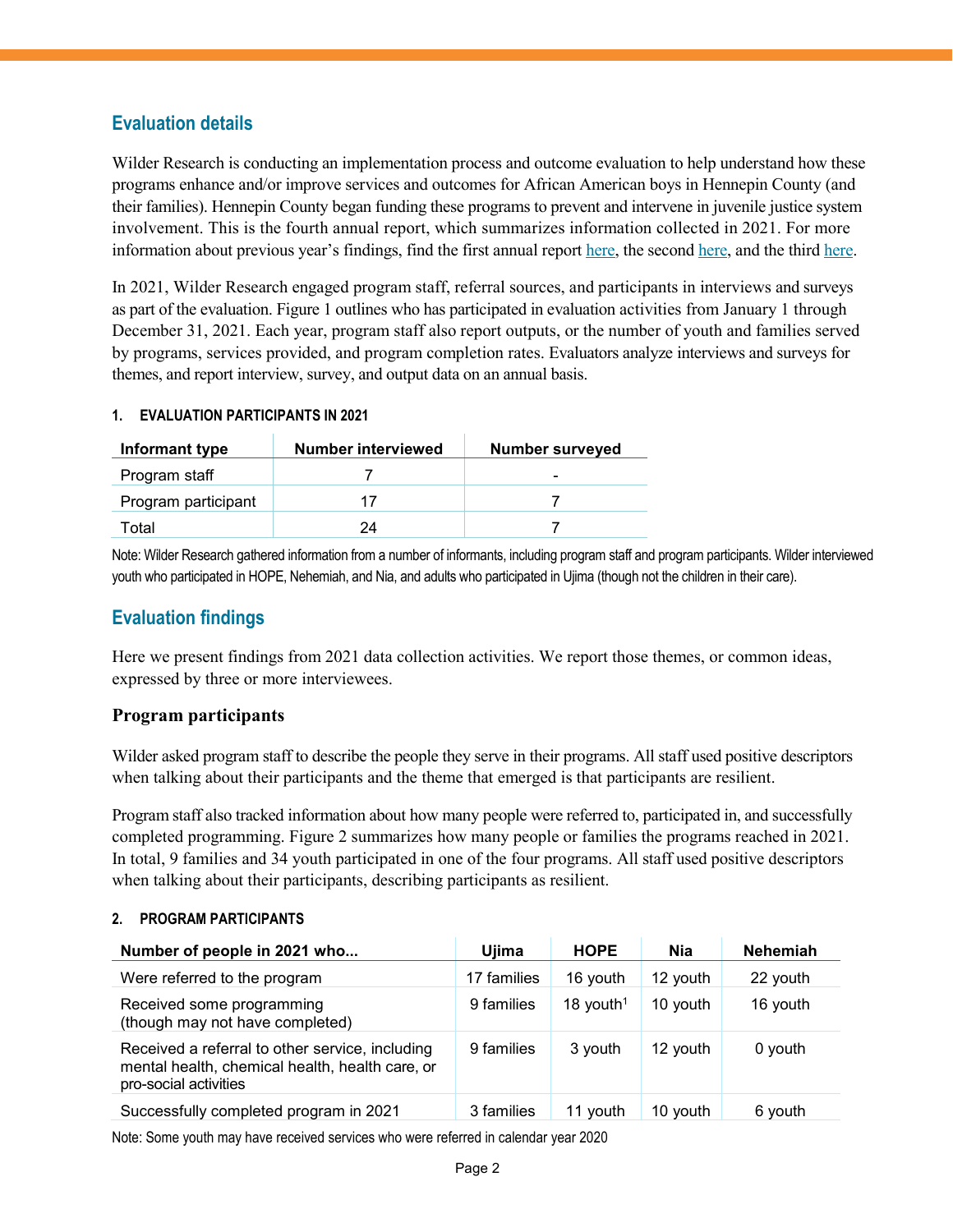## **Staff perspectives**

#### *Program staff adapted in response to urgent challenges*

All programs identified three main challenges to the COVID-19 pandemic and racial justice uprising:

- $\blacksquare$  The ongoing pandemic
- $\blacksquare$  The continual trauma of systemic racism, state violence, and community violence
- A decline in the number of youth referred to their program

Program staff reported adapting to address the challenges in a number of ways, including shifting programming from in-person to virtual (and, in the case of Nia and Ujima, back to in-person due to participant needs), creating more space and partnerships to explore systemic racism and violence, and shifting programming and funding streams to expand the pool of youth who could be referred into the program. Due to the low number of referrals, program staff reported having presenters cancel groups, and youth not receiving the benefit of peer support and connection.

#### *Program staff draw on community and participant strengths to address challenges and achieve success*

As in last years' summary, program staff reported that their programs were driving success. When asked to describe program success, all staff noted that youth and families connecting with the programming during another difficult year was a success. Staff also noted increased engagement, either through accepting 100% of referrals during the year, or expanding the age range or geography of eligible youth. Staff also noted that participants were engaging deeply in the program, reflecting on their choices, and making changes to improve their families and their lives. One staff person said,

*We've seen kids that have gone from being completely mute during groups to talking a lot, being the first one to raise their hand and all that. They also start speaking for themselves where maybe before their parent was answering for them. And this helps the parents make sure that they're focusing more on their kids' feelings and experiences.*

Additionally, program managers felt that staff staying with the program through seasons of low numbers was an additional success. They noted that program staff worked hard to build positive relationships with program participants, which was mutually fulfilling, and led to participants being vulnerable and achieving more progress in the program. A final success staff noted was better outcomes, including a higher percentage of successful completes, and fewer youth removed from programming due to out-of-home placement.

Staff reported that engaging youth and family depended on drawing on community strengths in a variety of ways. Some programs brought in positive community members with lived experience with incarceration or violence to connect with youth in a mentorship role. Other programs created new partnerships, including with a jobs program, and funder to help families meet basic needs.

Interviewers asked staff to identify participant strengths and challenges. Staff reported that their participants are resilient and emotionally intelligent. One staff person said,

*There's a different type of optimism that comes from being continually traumatized through suffering systemic racism, and all this violence, but still looking for and feeling the blessing of waking up every morning, and making sure that each day has something to look forward to.*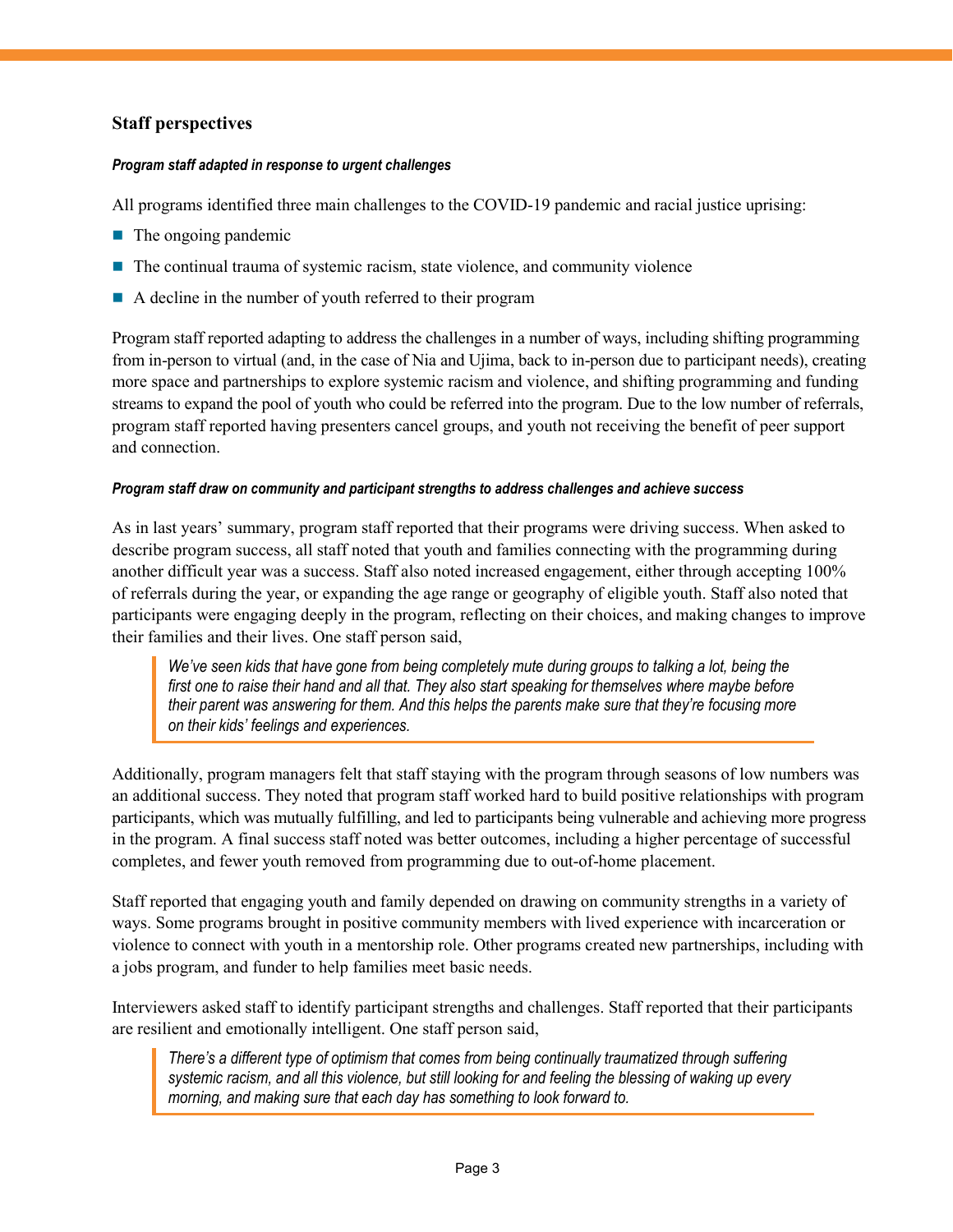Common challenges were participants' trauma, lack of clarity on diversion or probation requirements, struggle to meet basic needs like stable housing and living wage work, and lack of consistent support. While program staff reported a variety of ways that they address participant challenges, no themes emerged.

#### *Program staff report positives and areas for improvement in working with Hennepin County*

We asked program staff what it was like working with Hennepin County during 2021. All staff reported that they found Hennepin County staff to be dedicated, creative, and flexible in their approach with the programs. Program staff mentioned that Hennepin County contract managers were especially understanding and focused on helping program staff achieve good qualitative outcomes even if the numbers of families or youth engaged were lower than in pre-pandemic years.

Staff also reiterated the challenge of low referral numbers from the county. Program staff also reported inconsistent relationships with direct-service county staff, and probation officers. While not a theme, one program staff person said that the lack of follow-through that program participants had had in the past with county workers led them to be mistrustful of program staff, in addition to being challenging because it meant that participants had to struggle harder than necessary to access county resources. Other program staff identified the lack of equity in transparency and accountability as a challenge. One staff person said,

*We're reporting all this stuff to probation officers, and held accountable on turnaround times on referrals, and checking in with probation. We're held accountable – but they're not, if they're not getting back to us, or aren't connecting us with youth who could benefit.*

#### **Participant perspectives**

Wilder Research interviewed and surveyed 17 program participants on two main topics: what the programs are like and their perceived impact. Here, we report those themes that emerged across three or more participant interviews and, where applicable, survey responses.

#### *Participants found most program topics helpful*

When asked what topics that were discussed during their time in the program, interviewees said the following, in order from most to least frequently:

- Coping skills or managing their emotions
- **Participants' feelings**
- Trauma, including gun violence, police violence, and incarceration

Nearly all  $(N=16)$  found the topics to be helpful. Explaining how group topics helped, program participants said:

*It's helped me learn more about feelings, understand more about how other people feel, and how other folks handle their emotions or stress.*

*Talking about experiences in being in the Juvenile Detention Center, to know that we are not alone, and reassuring us that we are not bad people just because we ended up there.* 

*It was helpful because being me – I get mad fast. I have to learn that you can't always jump to get mad, you gotta figure out the situation, to go about it in a different way.*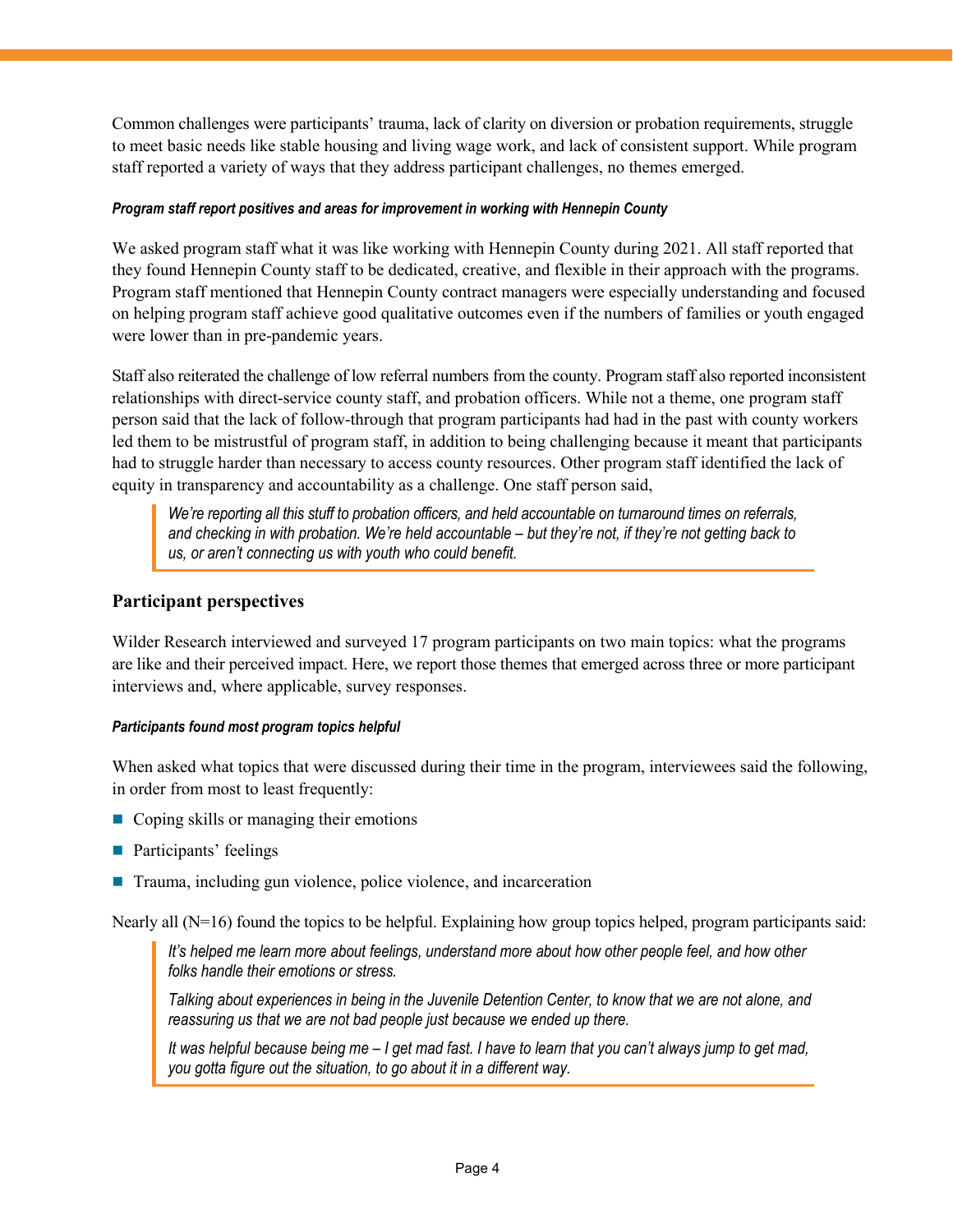#### *Participants felt centering Black identity, culture, and resilience was a positive*

All interviewees said the program centered Black identity, culture, and resilience. In order from most to least frequent, interviewees reported the following impact of being in a program where racial identity is openly discussed, and Black culture and resilience is celebrated:

- Enjoying talking about racial identity, culture, and resilience
- $\blacksquare$  Feeling more grounded in history
- $\blacksquare$  Feeling more comfortable opening up and sharing aspects of their lives in group

Interviewees said:

*We were talking about how it's more difficult for Black males, going through a lot of different things that comes with race, what we go through that's different than what other people go through, and how others got through stuff like that back in the day.* 

*I would say that it is a good conversation to have because I went to a predominantly White school and I can't have those conversation with my friends, but I like to talk about our roots and where we came from and I like to embrace my culture.*

*I'm more sure of myself in certain environments, I can handle a lot of situations that have to do with racism or systematic racism, or stereotypes and stuff -- I can recognize that it's part of stuff that's been going on for a long time. And if the people who went through worse pushed through, I can push through and keep moving forward.*

Interviewers asked if there was anything different that program staff could do to better center Black identity, culture, and resilience. The only theme that emerged was that interviewees would like more information about racial identity and how that impacts their experiences, including more conversations around systemic racism and policing, and more information about other cultures and subcultures (i.e., Latino identity and culture, or the experiences of LGBTQ+ Black people). Survey data bolsters this theme (Figures 3 and 4).

#### **3. WHILE IN [PROGRAM], I COULD TALK ABOUT HOW MY RACIAL OR CULTURAL IDENTITY IMPACTS MY LIFE.**

|                   | # | %     |
|-------------------|---|-------|
| Strongly agree    | 7 | 100%  |
| Agree             | 0 | $0\%$ |
| <b>Disagree</b>   | O | $0\%$ |
| Strongly disagree | 0 | 0%    |
| Skipped           | 0 | በ%    |

#### **4. WHILE IN [PROGRAM], WE TALKED ABOUT THE POSITIVE ASPECTS OF MY RACE.**

|                   | # | %     |
|-------------------|---|-------|
| Strongly agree    | 7 | 100%  |
| Agree             | O | 0%    |
| <b>Disagree</b>   | O | $0\%$ |
| Strongly disagree | O | 0%    |
| Skipped           |   | በ%    |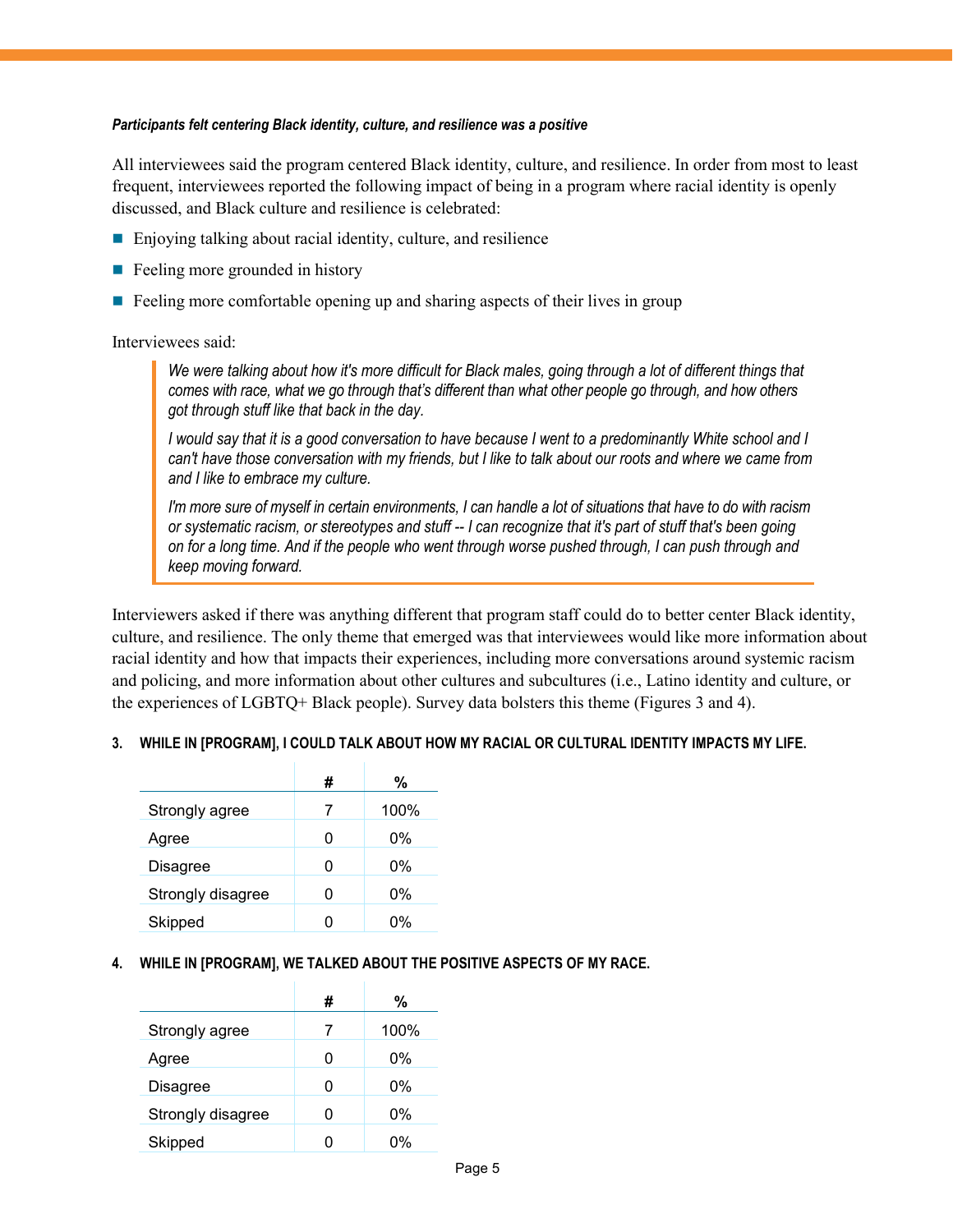#### *Participants felt one-on-one time with program staff was a positive*

Most interviewees had one-on-one support from program staff, and they got the support they were looking for out of the one-on-one meetings.

*I really like [one-on-ones]. I feel like I need a male figure to talk to in my life, a younger one. I have my grandpa, but I need a younger male figure to talk to, and I have that here.*

*The useful part is being able to talk about my feelings and being able to express myself one-on-one.*

Survey data bolsters this theme (Figures 5 and 6).

#### **5. I HAD A POSITIVE RELATIONSHIP WITH [PROGRAM] STAFF.**

|                   | # | ℅     |
|-------------------|---|-------|
| Strongly agree    | 6 | 86%   |
| Agree             | 1 | 14%   |
| <b>Disagree</b>   | O | $0\%$ |
| Strongly disagree | ი | $0\%$ |
| Skipped           |   | በ%    |

#### **6. [PROGRAM] STAFF TREATED ME WITH RESPECT.**

|                   | # | ℅     |
|-------------------|---|-------|
| Strongly agree    | 6 | 86%   |
| Agree             | 1 | 14%   |
| <b>Disagree</b>   | O | $0\%$ |
| Strongly disagree | ი | 0%    |
| Skipped           |   | በ%    |

#### *Participants reported improvements because of the program*

Interviewees reported that their program had improved their ability to understand trauma and stress  $(N=12)$ , improved their ability to cope with trauma and stress (N=9), and improved their connections to other resources in the community  $(N=6)$ . Interviewees said:

*When I get stressed I immediately know what it is that's bothering me. That kinda goes hand-in-hand with the communication thing I was saying earlier. Before, I didn't know exactly what was bothering me or know how to put it into words.*

*It brought up a lot of things that my family has been through and it helped me identify things a little*  better and see what's going on with my kids. Having the other kids open up in front of the adults and *say what's going on with them helped mine open up.*

*It's been easier to handle my emotions. I found a way to reflect before and think about what the consequences are and how I'm going to avoid the bad ones before it comes to me getting in trouble or hurting someone. It's not hard to get angry. It takes a lot of strength and self-control to calm yourself and think about what's right and wrong.*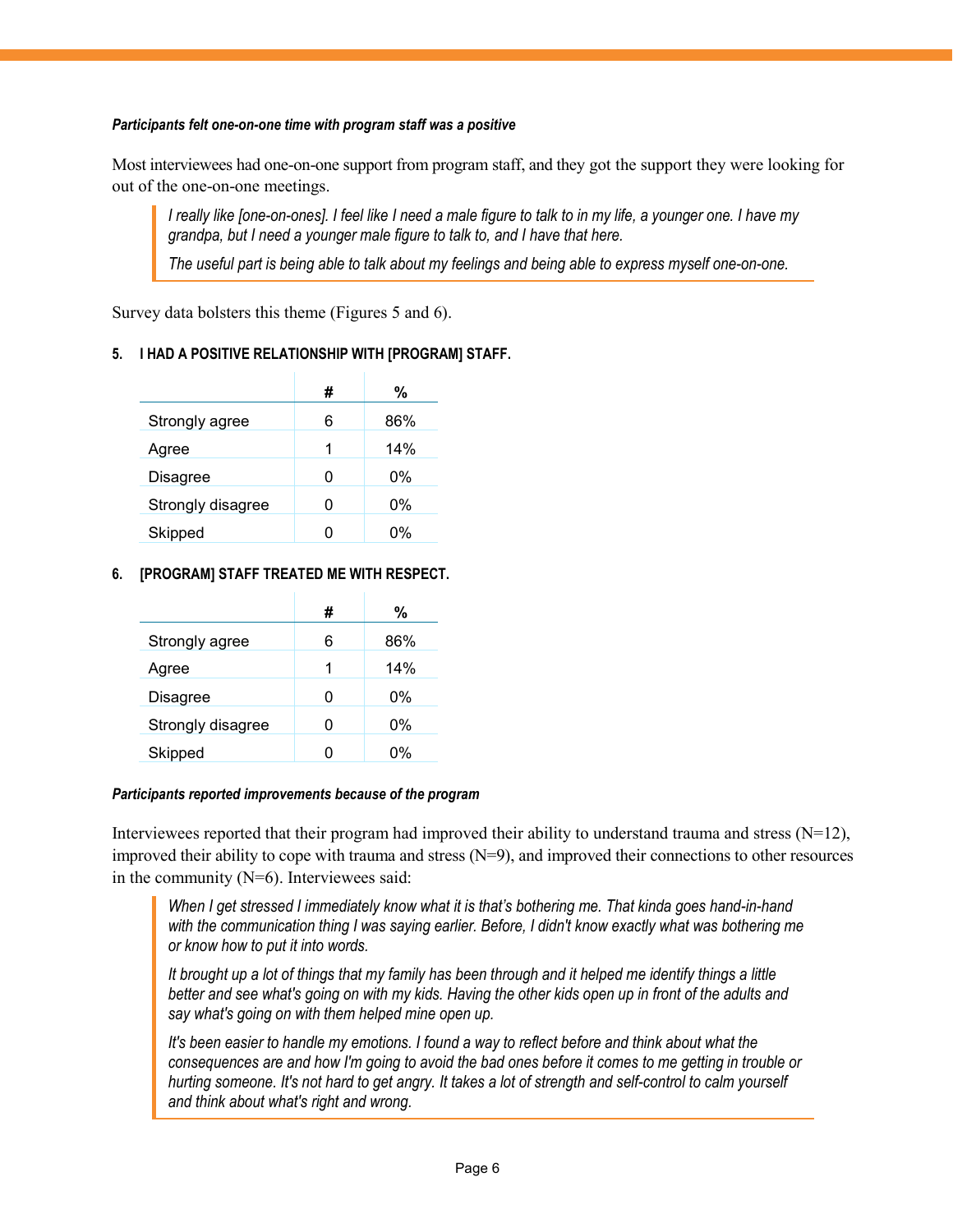*It helped when they explained that it's natural not to trust people, and have trust issues when you've been through what I've been through. Me knowing that I'll feel that way because of my past, I'll give people more of a chance because now I see it's not all about my past.*

*Some of the ways that they've introduced me to I would try if I needed. Breathing, trying to confront the situation when I'm calm instead of living in the moment in my emotions. Trying to keep a lid on my actions and not act off of impulse.*

*A couple weeks ago I got in an argument, but before I took it too far, I thought about the consequences, which helped me out.*

Survey data bolsters this theme (Figures  $7 - 10$ ).

#### **7. WHILE IN [PROGRAM] I USED SOMETHING I LEARNED ABOUT POSITIVE WAYS TO DEAL WITH CHALLENGES IN MY LIFE**

|                   | # | %     |
|-------------------|---|-------|
| Strongly agree    | 5 | 71%   |
| Agree             | 2 | 29%   |
| Disagree          |   | $0\%$ |
| Strongly disagree |   | 0%    |
| Skipped           |   | 0%    |

#### **8. NOW, I FEEL BETTER PREPARED TO POSITIVELY DEAL WITH STRESS THAT I MAY FACE IN THE FUTURE.**

|                   | # | %     |
|-------------------|---|-------|
| Strongly agree    | 5 | 71%   |
| Agree             | 2 | 29%   |
| Disagree          | ŋ | $0\%$ |
| Strongly disagree | ი | 0%    |
| Skipped           | 0 | 0%    |

**9. I WILL REACH OUT TO FRIENDS, FAMILY, OR OTHER SUPPORTS WHEN I NEED IT.**

|                   | # | %   |
|-------------------|---|-----|
| Strongly agree    | 6 | 86% |
| Agree             | O | 0%  |
| <b>Disagree</b>   | 1 | 14% |
| Strongly disagree | O | 0%  |
| Skipped           |   | በ%  |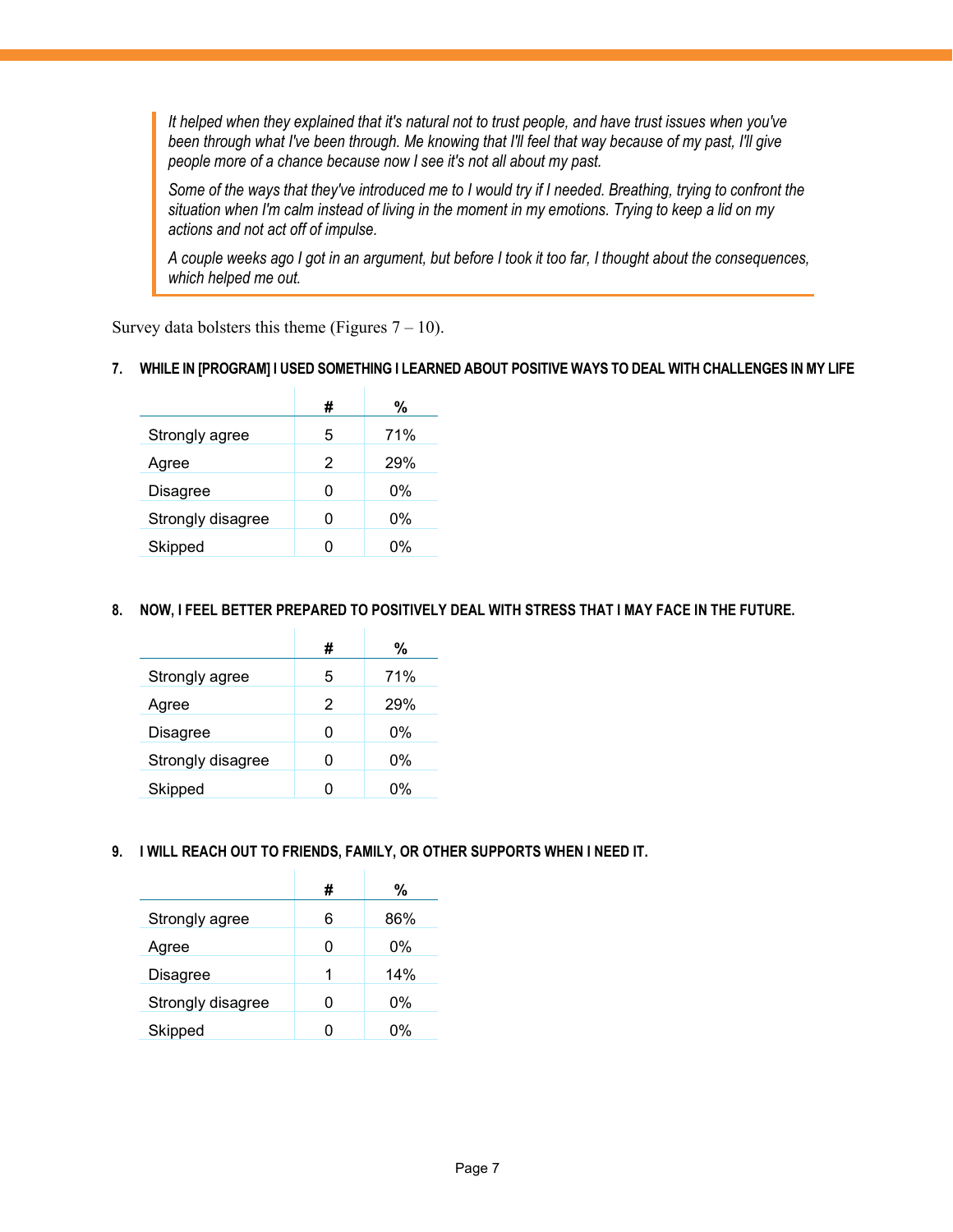#### **10. NOW, I FEEL MORE HOPEFUL ABOUT MY FUTURE**

|                   | # | ℅    |
|-------------------|---|------|
| Strongly agree    | 7 | 100% |
| Agree             |   | 0%   |
| <b>Disagree</b>   |   | 0%   |
| Strongly disagree |   | 0%   |
| Skipped           |   | በ%   |

Interviewers also asked Ujima participants if they noticed any changes in their children's ability to process emotions, or in their own ability to help their children cope with difficulty. All Ujima interviewees (N=4) reported improvements in both regards. Interviewees said:

*Ujima has a way of looking at kids that they're not really kids, they're little adults. I grew up in an era*  where kids are meant to be seen but not heard. I started raising my kids that way. Working with Ujima, *me and my son we have more conversations now and I feel like he knows he can come and talk to me.*

*It was nice to see him open up. It was really helpful. We had the feelings worksheet to help him break down the emotions -- I like that worksheet to go back to that.*

*I allow them to be angry. The things we went through -- I let them be angry and I talk to them when I see them calm down. Try to teach them that they're giving their energy away and we talk. I didn't used to do that.*

### *Programs earn praise from participants*

When asked if there was anything else they wanted people to know about the program, all interviewees responded with positive thoughts about the program. In order from most to least frequent theme, interviewees reported:

- $\blacksquare$  That they found the program helpful
- $\blacksquare$  That they had positive relationships with peers in the program
- $\blacksquare$  That they had positive relationships with program staff

Interviewees said:

*This has been the best thing that has happened to me in my life. The staff are super-cool. They just want to be there to support you and not judge you—so that's the main thing I think people should know. I think it's a good environment to meet other kids in similar situation, and also having that one-on-one, having that someone to talk to when you need them, and they are always available, so I really appreciate that. And they are really patient with us.*

*Some people say that the program won't help you. It will because it gives you time to think and reflect on yourself and your life and there's other teenagers in the program that have been through similar stuff*  so you can make connections and it tells you that you're not the only one going through tough stuff if *you think you may be. You learn off each other and can start to build each other up. It's a good lesson.*

*[Program] is good to meet people, get other's people opinion and way of thinking. You can make friends probably too.*

*I think it's a pretty good program. I helps you make better decisions and makes you realize new things. It's been helpful.*